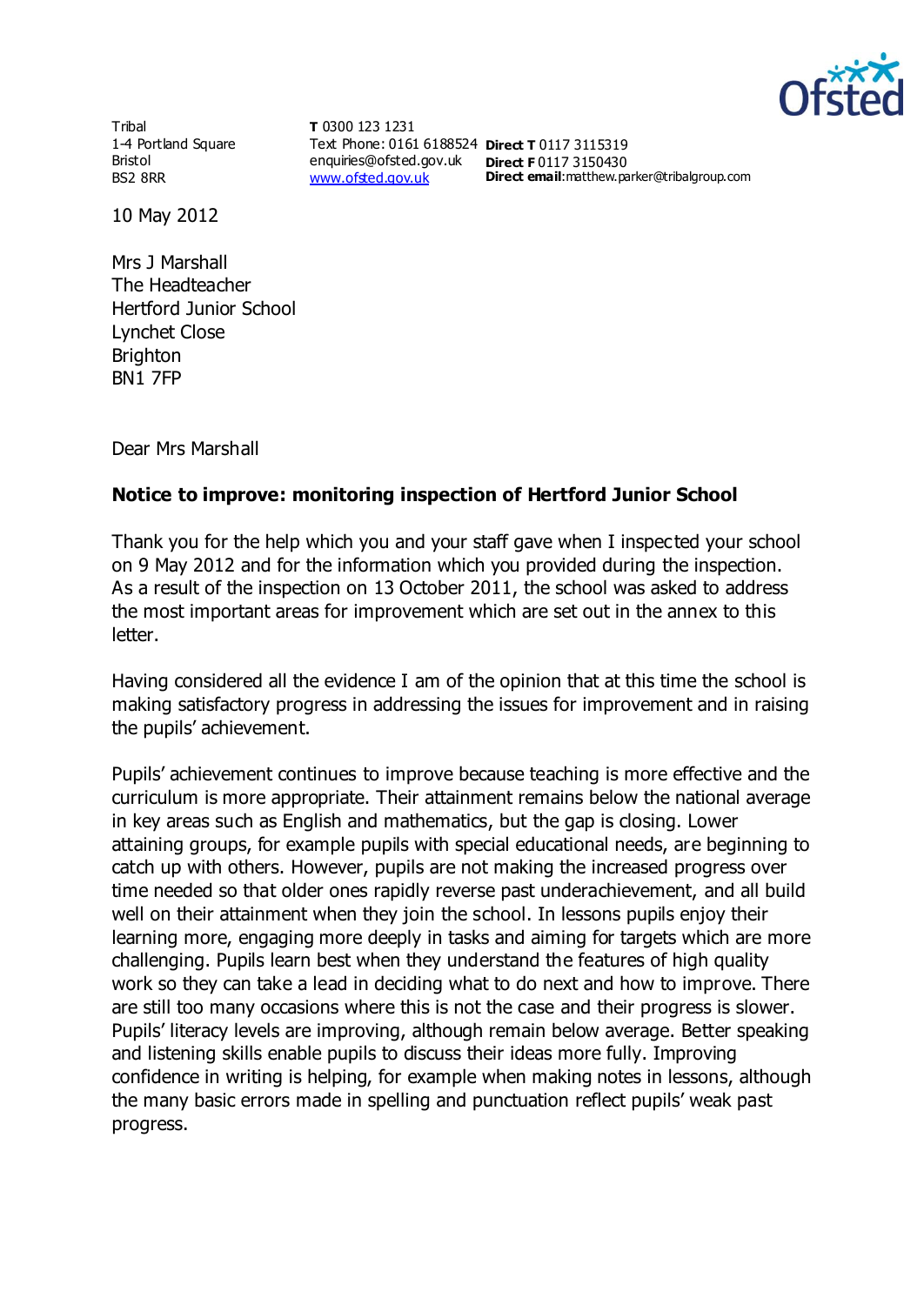

Teachers' expectations of pupils' achievement are rising. Improved assessment information is available to staff, so lessons are better planned to meet pupils' varied needs and set more challenging targets. This remains variable with some teachers still not expecting enough of pupils or adjusting activities to stretch those of differing ability. Aims of lessons are now routinely shared with pupils. This is most effective when the aims are generated with pupils so they understand how to achieve well. Increased use of discussion is improving pupils' speaking and listening skills, notably through the use of talk partners. Most lessons involve logical sequences of tasks. These stimulate good learning when progressively raising the level of challenge, but this is inconsistent. In some lessons pupils do not know the next steps in learning and do too much work of the same level. Improved systems for informing pupils about their targets and progress include 'learning walls' with class targets, and tracking sheets with better marking in books. Teachers vary in how well they apply these routines, but practice is improving. Good features are emerging such as pupils referring to marking before moving on. Pupils say they feel more involved in assessing their learning by recording their progress onto tracking sheets. Teachers are better at checking progress during lessons via questioning and observation. In the more effective lessons, they use what they find to tackle common weaknesses, and to share good work. However, weaker progress is not identified and remedied in all lessons, and small-group work led by additional adults is not always monitored sufficiently by teachers. Additional support for pupils making slow progress over time in areas such as reading is improving in quality. Checks on progress are used more carefully to trigger extra help and check the impact made.

Some effective action is being taken to improve pupils' attendance and consequently it is rising. Pupils welcome the school's emphasis on rewarding good attendance. Staff work hard with families where there are concerns and no longer authorise holidays in term time. Attendance data are more astutely used to identify pupils whose attendance is falling, so as to target support. The school is analysing the attendance of different pupil groups more closely, but is not yet using the outcomes to focus its work.

Improvements to the curriculum are boosting achievement. Thematically linked topics are adapted increasingly well to suit pupils' interests, and pupils like having learning in different subjects connected together. They enjoy visitors coming in and the increased number of visits they make to places like London. Developing pupils' literacy and numeracy skills through learning in other subjects is improving, although some opportunities are still missed to build their learning effectively.

The headteacher is successfully sustaining the focus of staff on raising attainment. She plays a central role in managing external support provided to the school by the local authority. Under her leadership, monitoring and evaluation continue to strengthen, with better checking of teaching and analysis of assessment information. Governors are improving their skills in challenging leaders over pupils' achievement, but do not always ask for enough concrete evidence of the progress claimed. Leaders' lesson observations of teaching rightly pay greater attention to pupils'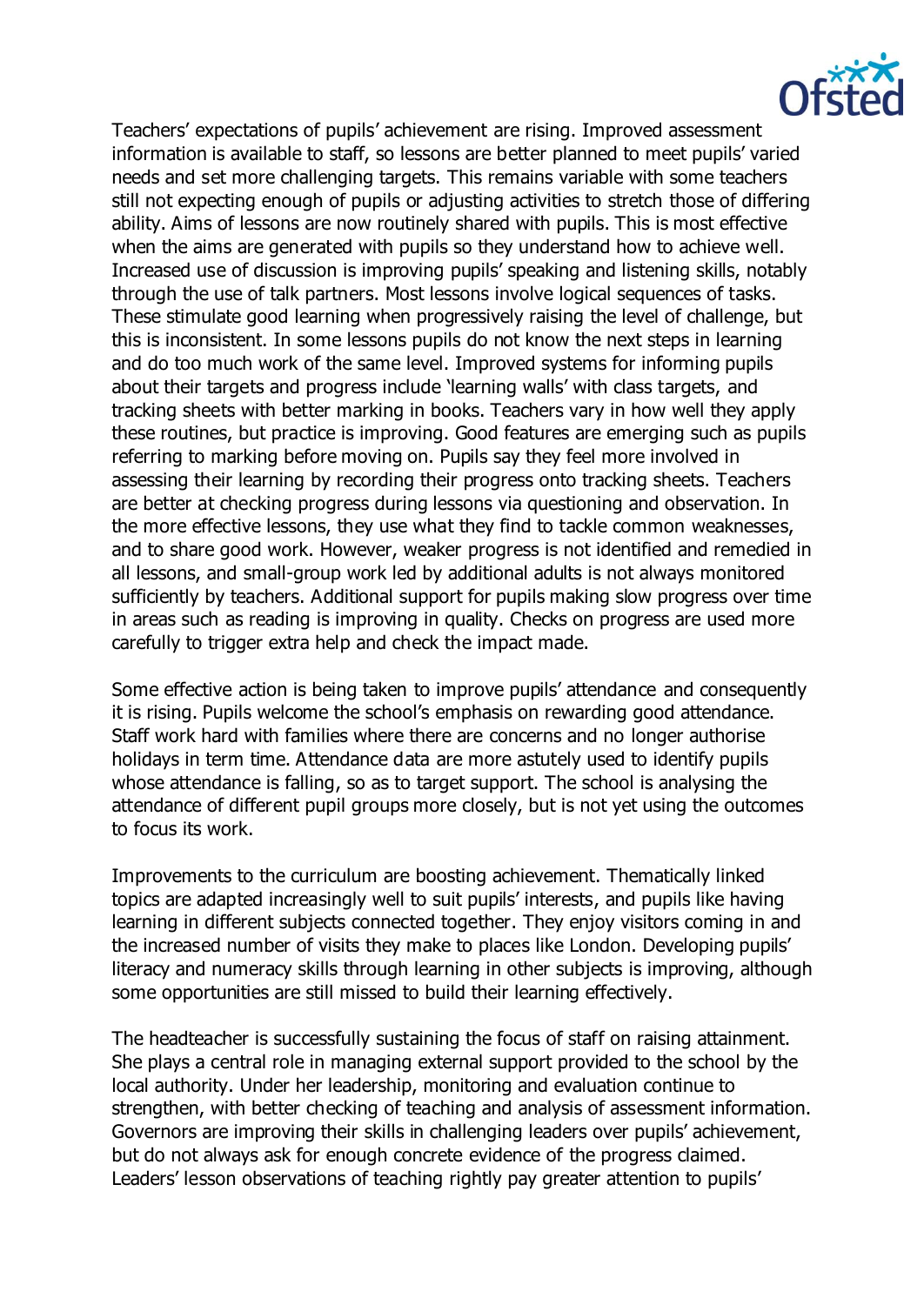

learning. Areas for improvement are more clearly identified and used to better effect to plan staff training. Nevertheless, some feedback to staff is still too ambiguous about whether pupils made enough progress, so as to drive improvement faster. Subject leaders are more involved in monitoring their subjects and have a clearer grasp of what needs to be done. Strategic plans include more sharply-focused actions and impact measures. Useful documents such as 'spotlight' plans clarify the most pressing areas of need and help focus everyone's efforts. Longer-term planning, for example into next year, lacks the detail required to show how the gains made so far will be built on and the pace of change accelerated further.

Support from the local authority has made a satisfactory impact and the statement of action is fit for purpose. An appropriate range of local authority personnel and staff from other local schools are working effectively with school leaders. Suitable steps are taken to monitor the impact of provision and adjust what is offered.

I hope that you have found the inspection helpful in promoting improvement in your school. This letter will be posted on the Ofsted website.

Yours sincerely

Stephen Long **Her Majesty's Inspector**